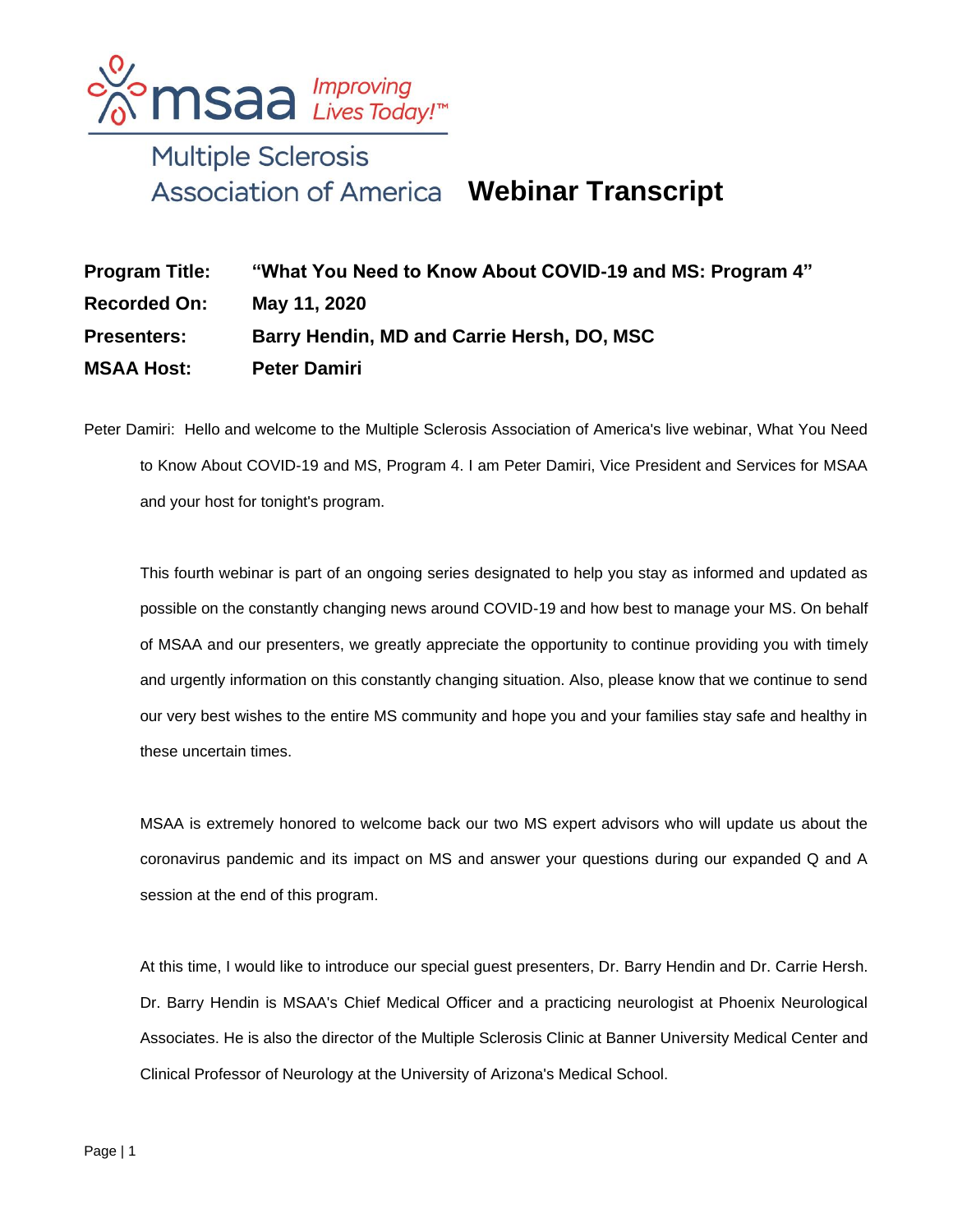Dr. Carrie Hersh is the chair of MSAA's Healthcare Advisory Council. She is a practicing neurologist and assistant professor of neurology for the Cleveland Clinic Lou Ruvo Center for Brain Health in Las Vegas, Nevada. Thank you both again so much for being back here tonight and keeping us updated on this very important issue.

- Dr. Hendin: Peter, I want to just say a word of how grateful I am to be able to work again with Dr. Hersh and you and with MSAA to continue to present what we all agree is an important subject for the entire community but also particularly for the MS community.
- Peter Damiri: Thank you, Dr. Hendin. I appreciate that. So before we begin, I want to start off by thanking our supporters, Bristol Myers Squibb, EMD Serono, Genentech, and Sanofi Genzyme. Also, please know our next COVID-19 webinar will be this week, on Thursday May 14<sup>th</sup> at 8:00 pm Eastern.

This new webinar will address the impact of COVID-19 and MS on the African American and Hispanic American communities and will feature MS neurologist, Dr. Mitzi Joi Williams. You can register for this program starting tomorrow by visiting MyMSAA.org.

Also, as many of you may know, MSAA is a national nonprofit organization, dedicated to improving lives today for the MS community. In fact, this year marks our 50th anniversary as an MS organization. Listed here are just some of our many free programs available to people living with MS across the country, along with our ongoing, updated information on COVID-19. Also, please know we have extended our helpline hours to 8:00 pm Eastern between Monday and Friday. Please visit MyMSAA.org or call us at 1-800-532- 7667 to learn more.

And lastly, tonight's webinar is being recorded and will be archived to our website, joining the other three programs. As with the other programs and our new town-hall style, tonight's webinar will feature an expanded Q and A session. We invite you to ask your questions by using the chat box on your screen. I will ask your questions to the presenters at the end once the Q and A session starts.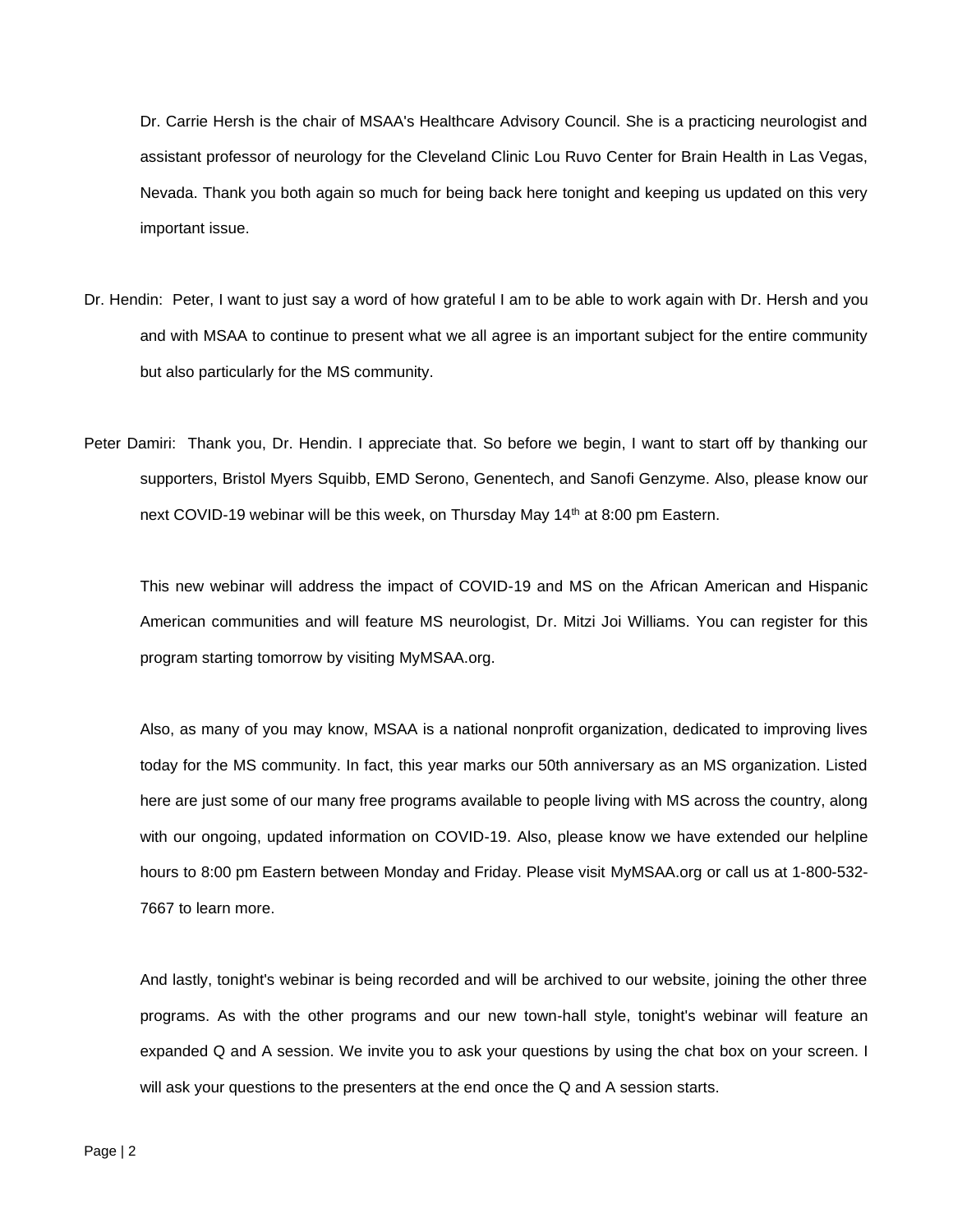When typing your questions, please try to make them as general as possible so they can apply to the larger MS community. Also, if you are experiencing any technical issues with the webinar, please type those concerns into the chat box as well.

And since we have covered a significant amount of information on COVID-19 during the past three programs, we have shortened the overview section tonight to allow for more time for viewer questions. We invite you to go back and watch those earlier programs if you're seeking more details about COVID-19 and MS. So with all of that now said, I am once again honored to introduce our presenter, Dr. Barry Hendin, who will start off tonight's program.

Dr. Hendin: Thank you, Peter. I - we've shortened the designated slides so that we have more time for questions and answers. And after I finish with the first slide, Dr. Hersh and I will go over some of the questions that were previously asked, that we never had time to answer in full. So there'll be some questions that have already been asked in the past that we'll go over that I think are very important. And then we'll open it up to your live questions, which I think are so important.

So this is just an overview. Slide one is kind of what we talked about in the previous session. First is, why is the COVID-19 such a big deal? We've had viruses before. I think the answer is pretty clear to all of us and that is the coronavirus is a virus that targets the respiratory system, but not exclusively.

And you'll hear that there are people who present nausea or changes in their sense of smell or taste or other gastrointestinal symptoms, etc. There's even now representation of COVID toes. So you know, be aware that although this is a respiratory target, it is not the exclusive presentation of COVID-19, Coronavirus disease 2019.

So the question that I'm asked in my practice more than any other is, "Does my MS in and of itself place me at greater risk for having COVID-19?" The answer's no. For most people with MS, having the MS is not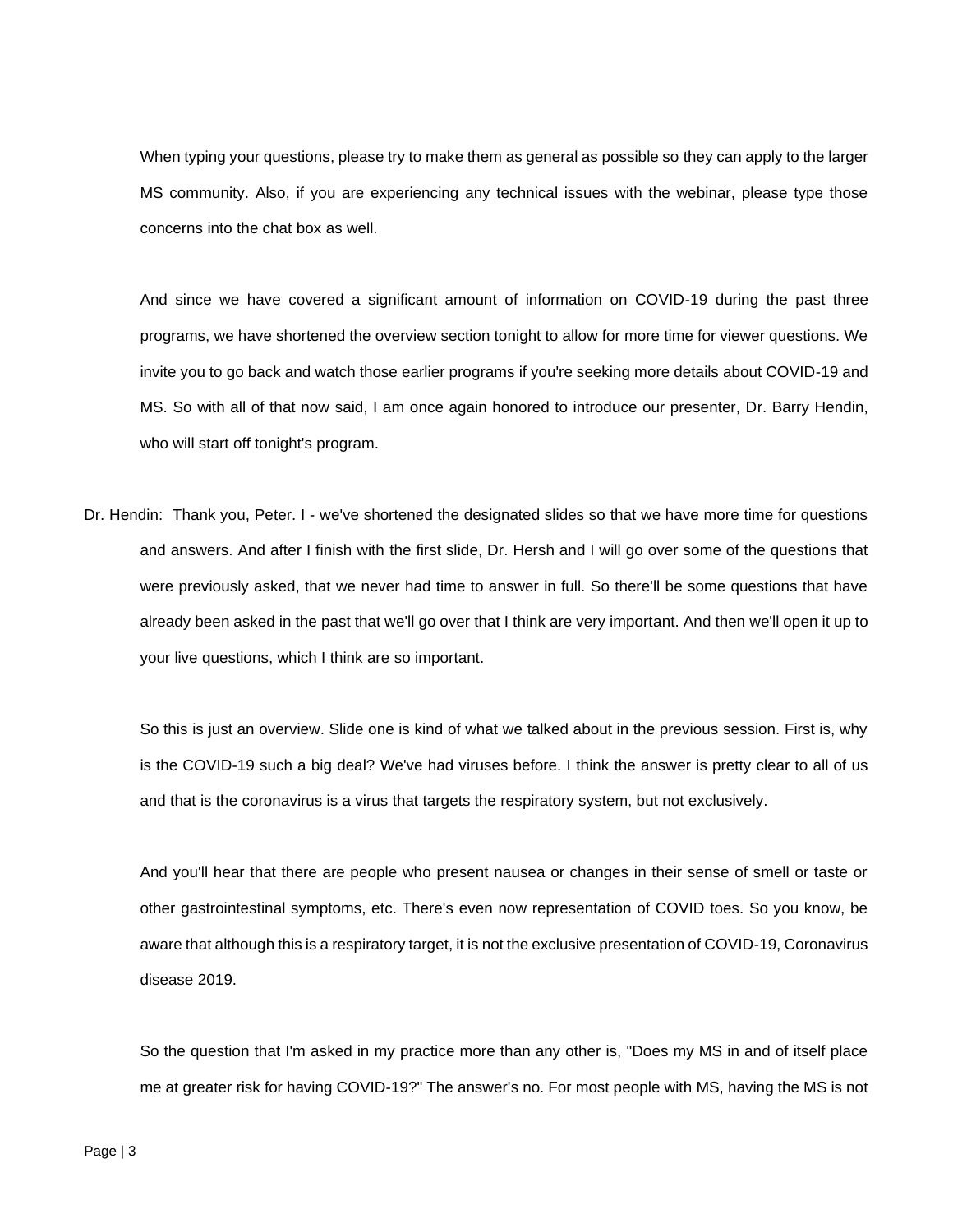specifically an increased risk factor. But that isn't always true and obviously, if you have MS and have very significant disability in terms of not being able to clear secretions well, not being able to breathe as well, those things do create risks.

And then the same risks exist for people with MS that exist in the general population. The biggest risk factor appears to be age. Over age 60, even more so over age 70, even more so over age 80, especially if you've got what we call comorbidity, and that means heart problems, lung problems, uncontrolled diabetes, cancer, smoking - and I want to emphasize smoking.

It's clear that those are things that we ought to be watching. And if people say, "What can I do to reduce my risk?" It is to stop smoking, to keep your medical health optimal. That means your diabetes, your hypertension, your heart, your lungs, et cetera. And obviously, stop smoking, start exercising, et cetera.

In the very beginning, different people groups in Italy and England and the US tried to set up guidelines for what we thought for the risks of the various disease-modifying therapy compared to each other. Each of those guidelines have been of interest but they're all inconsistent with each other.

And the happy news is that in Italy and in England and so far in the United States, it appears that people with MS, on a wide variety of disease-modifying therapies, are doing about the same as the general population. That means that it wasn't the medicine by in large that determined how they - how they fared, it was the other comorbidities. So MS counts, the medications count - but much more so, age and general health.

There are things - so there are things that we do consistently say and that is, if you're on a disease-modifying therapy, don't stop it because of COVID. Don't change it, certainly, without speaking to your healthcare provider. It doesn't mean you can't change or stop a medication but that should not be done independently because of COVID, rather in a careful discussion with your clinician.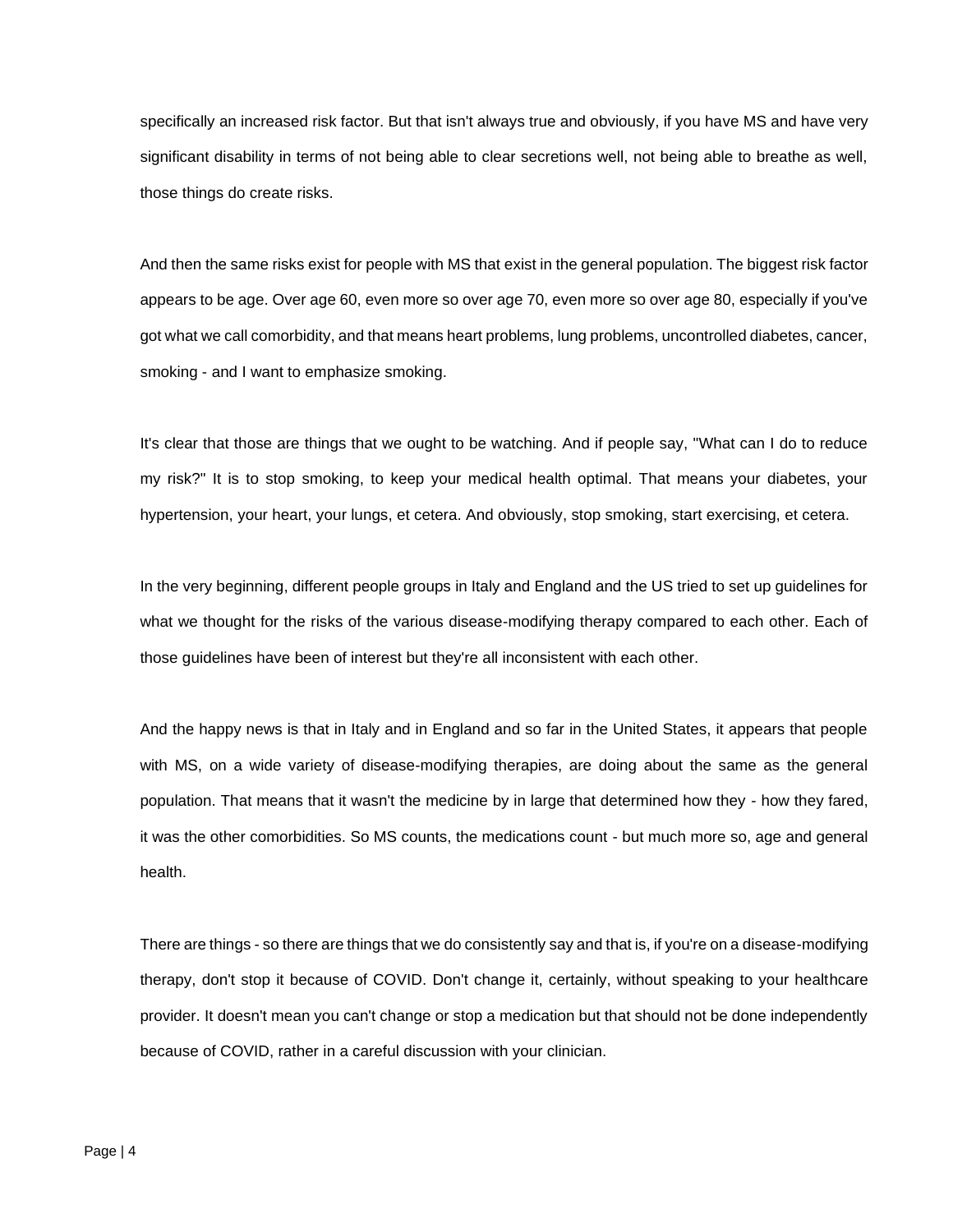The second issue there is that stopping some medications -- particularly fingolimod or what we call the S1P modulators that go by multiple names -- stopping those suddenly can actually increase the risk of a more severe, what we call, rebound in MS. So rules are stay on your medication unless there's another reason to change after discussing it with your clinician.

Don't stop it. And then I think we should say what remains true in everybody's guidelines, it's about hand washing and social distancing and not touching face, etc. -- about wearing a mask to product others. And so the kernels of truth you keep hearing over and over again remain true.

With that, I will turn to the questions that were presented in our previous several programs that we didn't get a chance to answer. I hope this will be followed by the new questions that will come from you, our very large audience. So the first question was, "If I'm on an immune modulator, am I more protected against COVID-19?" It's an interesting one.

So most of the discussions you'll hear are - really are the other way around and that is, "Am I at an increased risk of COVID-19 because I'm on a - because I'm on a particular disease-modifying therapy, particularly a lymphocyte-depleting therapy or the immunosuppressive therapy?"

I gave an answer to that already and that is, the risks in MS or across a wide variety of interests appear to be about the same or are similar to the general population. People with MS appeared to be doing as well as the general population. But this one takes a twist and that is, are there protections associated with being on an immunomodulator? The answer is really - perhaps.

Don't really have a clear-cut answer yet. But there has been a study that queries whether interferon or antiviral (inaudible) added to antiviral agents produces some benefits or whether teriflunomide might produce some antiviral benefits or whether the S1P modulators will produce some benefits.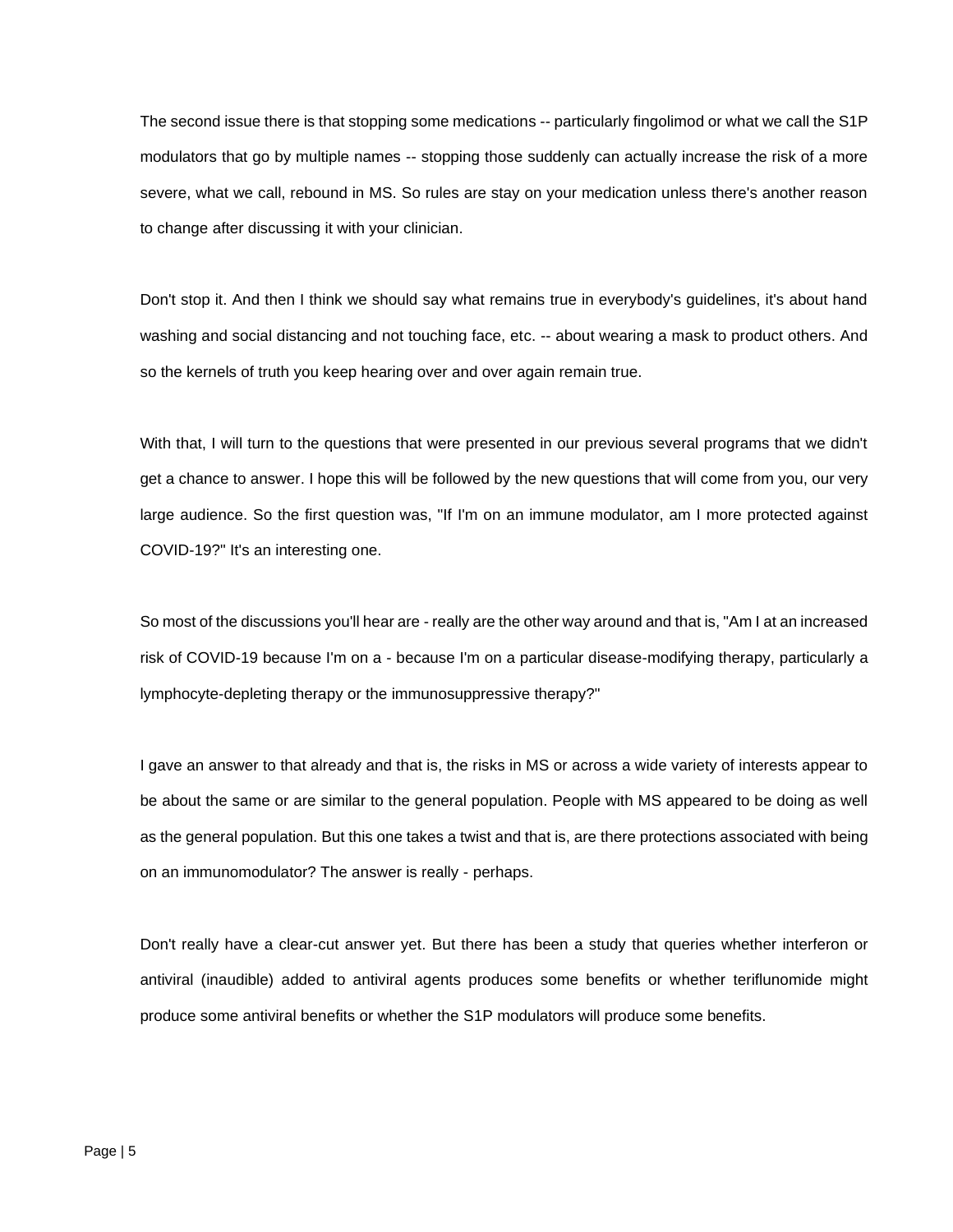If there were, the mechanism would be that once you get COVID-19, it's not the COVID-19 inflammatory, initially inflammatory events in the lungs that is so tragically - so tragic and such a - so severe. But sometimes, it's hyperimmune response that we call a cytokine storm that affects the lungs with a very large inflammatory response that's immunologically based, one could hypothesize that perhaps, being on an immunomodulator would protect against the - that cytokine storm, that hyperimmune response. It's still uncertain, it's still a question.

I always caution that we're in the first five months of a - of a pandemic and we're learning all the time. We really are still learning. Don't forget that. How are we trying to find the answers? We're trying to find the answers through registries. So there's an American registry called COViMS or COVIN, out of Washington University, Saint Louis, Dr. Pierse Somoni (sp) in Italy produced a registry with 250, onward of 500 patients. There's an English registry. We're learning all the time from the world neurologic community and the world MS community. Stay tuned. Doctor Hersh, would you take question number two?

Dr. Hersh: Certainly. Thank you so much. And I would also like to take the opportunity to thank the MSAA for providing us such a wonderful platform to discuss such an important topic, not only for patients who are living with MS but really for everyone worldwide. And it is an absolutely pleasure to co-moderate with Dr. Hendin.

So to address the second question, "Is it safe for me to access medical care, such as going to the doctor, getting MRIs, blood work, infusions, etc.?" So at this point, what Dr. Hendin has been emphasizing is that the long term care for MS continues to be very important, with or without the advent of this COVID-19 virus. And we as healthcare providers need to practice with as much evidence-based medicine as we possibly have in order to take care of our patients.

Now with that being said, multiple sclerosis is here to stay and we want to make sure that everyone who has MS is getting adequate care. And that not only includes continuing disease-modifying therapies unless otherwise specified by the healthcare provider but making sure that the individual undergoes the proper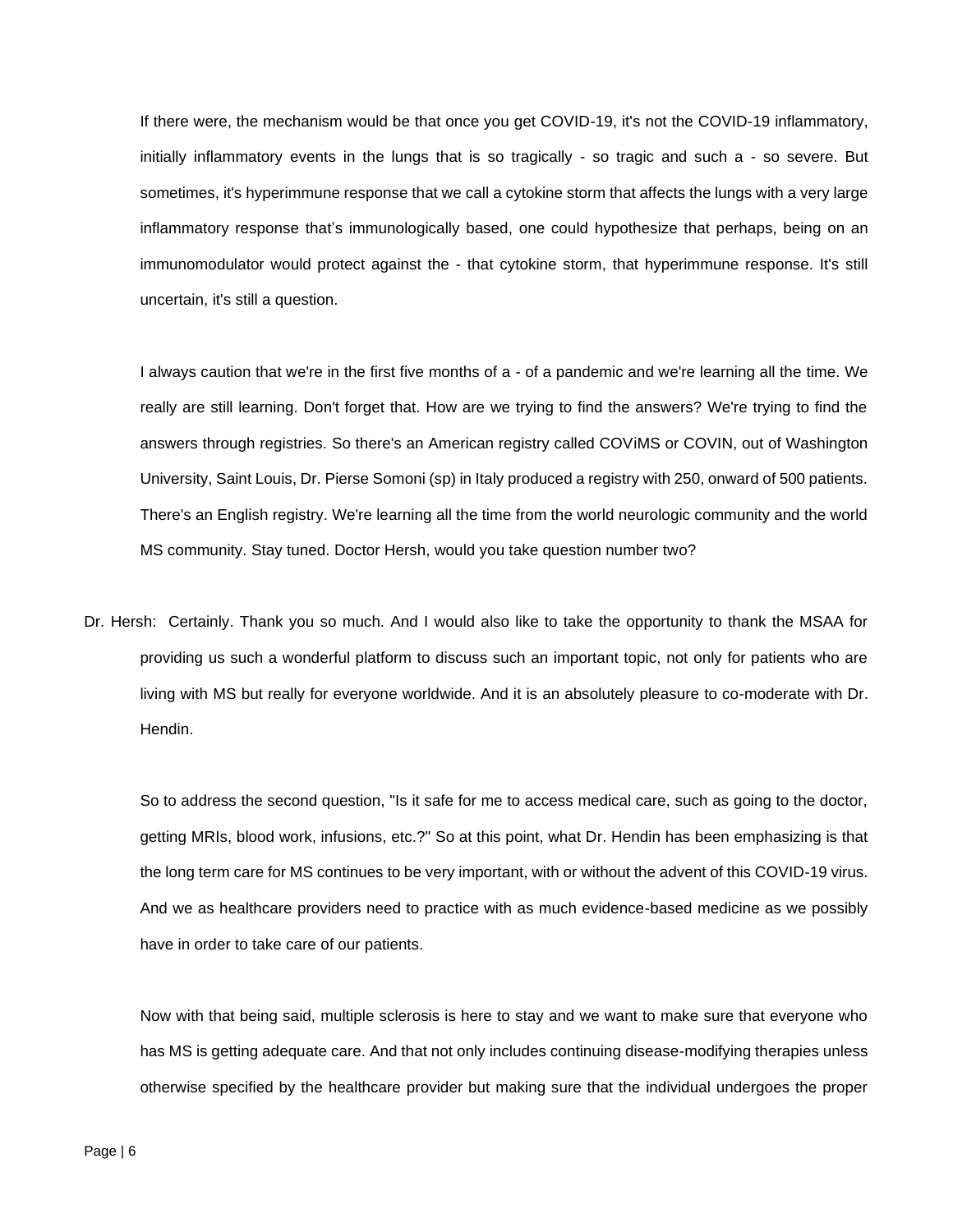screening and monitoring processes that are required to ensure safety on those disease-modifying therapies.

Currently, healthcare providers are using telemedicine much more abundantly than before and this is actually an exciting time for the healthcare profession in being able to utilize remote visits with a healthcare provider, either through telephone or through virtual visit platforms. Because these visits are predominately being conducted through virtual means, there is currently a significant component for safety if a person is nervous about going into a busy doctor's office.

Now as we have been able to start utilizing some different safety methodologies in order to decrease or minimize the risk of transmission of this virus -- such as healthcare providers and patients wearing masks, certainly employing social distancing, using frequent hand washing -- even an in-person doctor's visit can be done safely if these things are certainly being employed.

Now other questions have certainly come up in regards to the safety of going to an outside imaging center or to a lab facility to get blood work done. A lot of facilities are currently engaging in proper screening techniques for anyone who is entering the building, such as doing fever checks or screening questions at the door before folks can even walk into the building.

And there are certain private labs that are able to operate on appointment basis alone, so that way when the person comes in to get blood work, they're able to sign in quickly, go to the (inaudible), get their blood work done and then leave without having to sit in a busy waiting room.

If however these methods are not available, simply employing social distancing, wearing a facial covering to protect other people and vice versa -- other people will wear facial coverings to protect you -- and frequent hand washing will also help improve upon the minimization of transmission of this virus.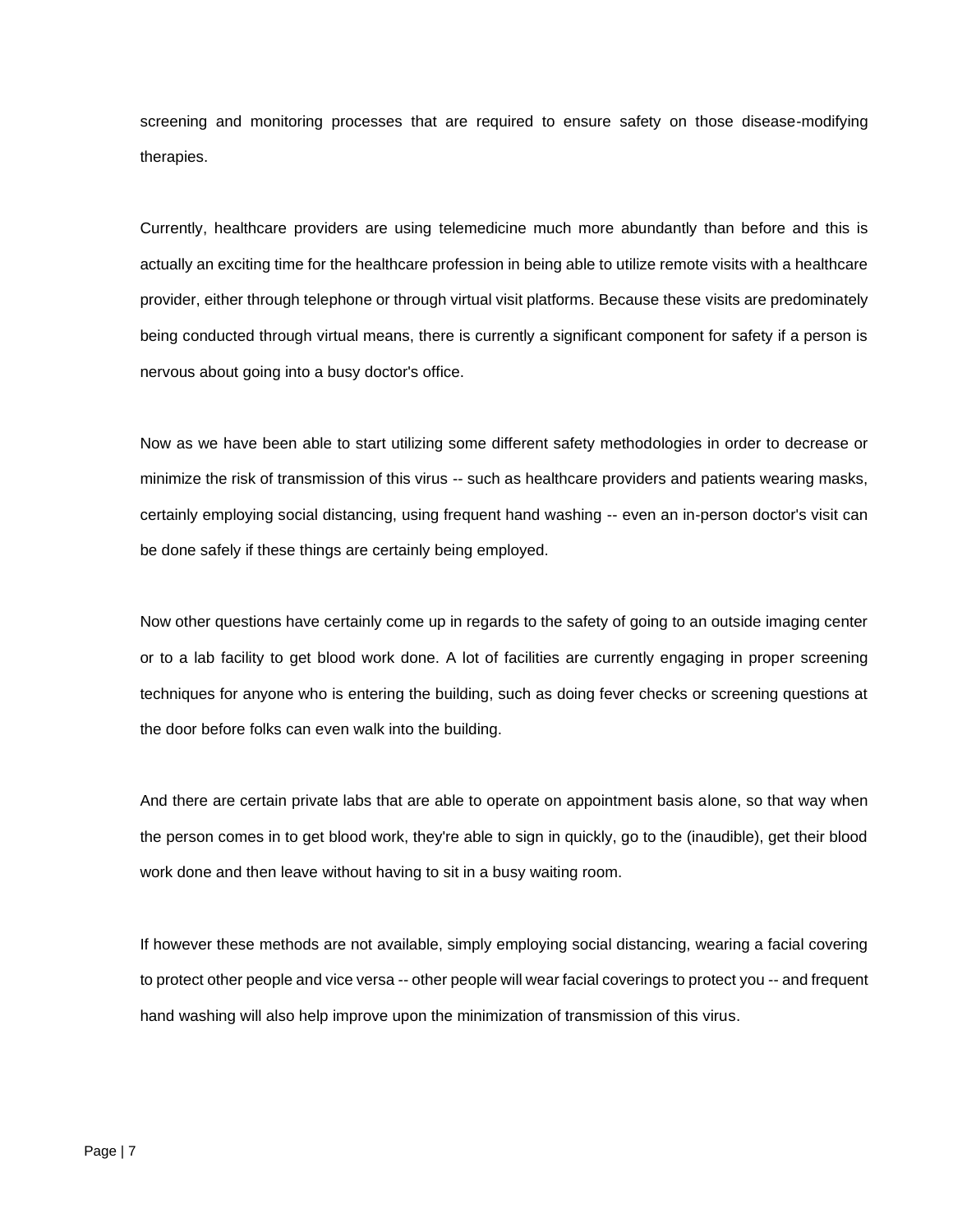And of course, a lot of questions have come up in regards to safety of going to an infusion facility, not necessarily the disease-modifying therapy itself but simply the act of going into an infusion facility, sitting in a chair for hours at a time and then going home. And a lot of these questions are certainly very important, because our patients may also be getting infusions with immunosuppressive therapy.

A lot of the infusion centers are also abiding by proper screenings at the door -- either fever checks and or screening questions -- and this is probably happening several - at several time points while you are actually in the building. And there are certainly facilities that are distancing infusion chairs, so that way you are sitting at least six feet away from someone else who is getting an infusion.

And all nursing staff and ancillary staff should be wearing facial coverings when working in an infusion facility. So there are certainly methods that are being put into effect in order to minimize that transmission. Now if for whatever reason you are concerned about lack of procedures that are being done, this would be a very good time to follow up, give you healthcare provider, your MS healthcare provider, a call and notify them of the concerns that you have, so that way your MS can continue to be monitored safely.

The next question. "How do I stay safe if I or a family member returns to work?" So this is also becoming a very relevant question as businesses start to open back up and folks are being asked to return to work. So we are generally making the recommendations again that have been put out by the CDC on ensuring social distancing, frequent hand washing while they're at work.

And then when the individual returns to the home, of - if they are working in a location where there is concern about someone either being tested possible for COVID-19 or if there are any other concerns about transmission, to come home, remove the clothes from work, take a shower and then wash those clothes.

If for whatever reason there is an individual in the household where there is concerns about them potentially having COVID-19 symptoms, then this would be the time to not only notify the individual's healthcare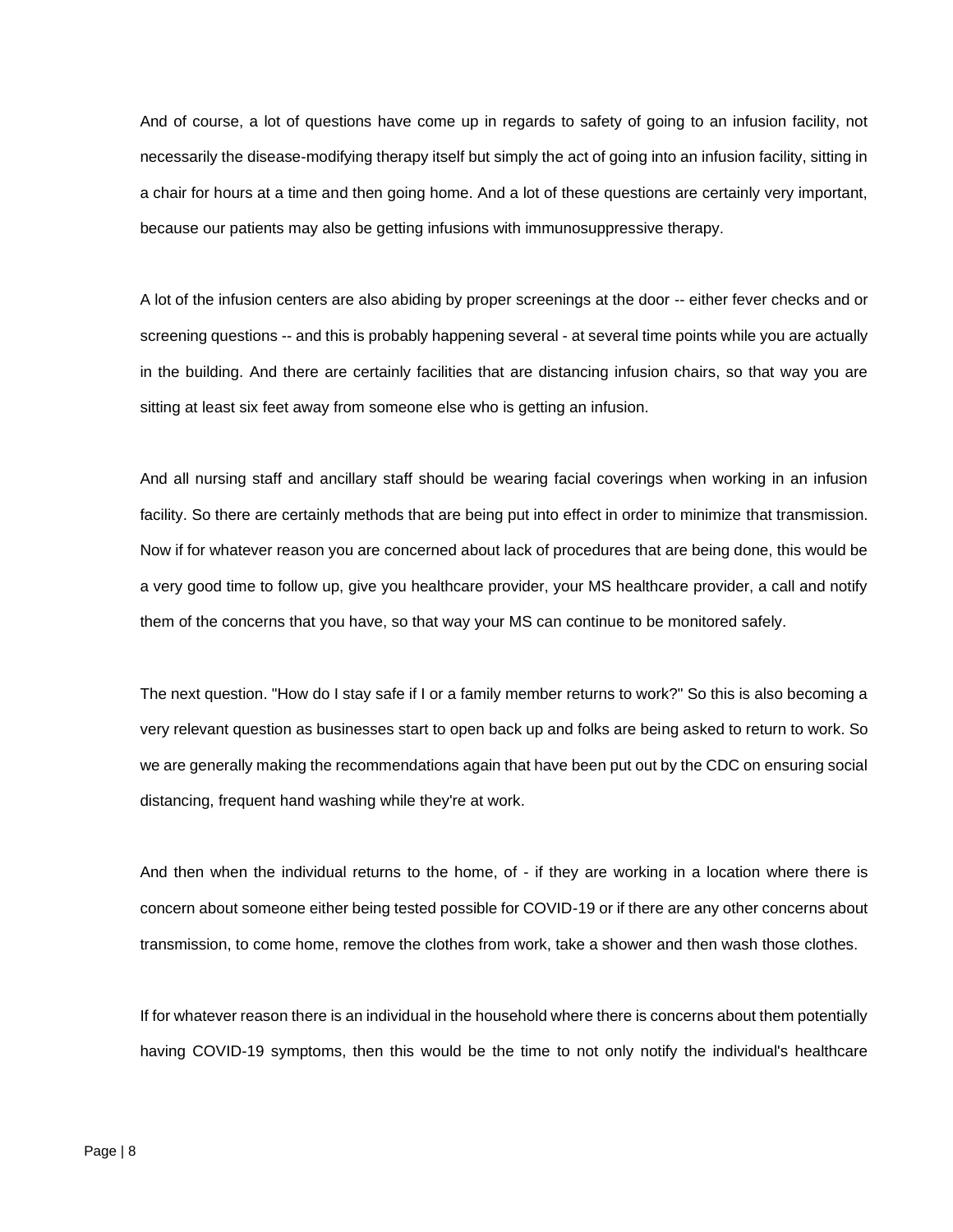provider or primary care physician in terms of whether or not they need COVID-19 testing but also to make sure that there is a strategy to isolate that individual, either in a room or a part of the house.

So that way they are unable to minimally able to transmit the infection to someone else who is living in the household. If there needs to be some form of contact, making sure that you are wearing a face covering and of course practicing frequent hand washing will also help to reduce the transmission. So Dr. Hendin, I will leave the third question to you.

Dr. Hendin: Thank you, Dr. Hersh. So the next question is, "Will it be safe for people with MS to take a COVID-19 treatment or vaccine once these are developed?" So I'll take this. Let me speak first about the treatment. Well there are a number of possible treatments, including remdesivir, that are being explored as possible treatments for MS, hoping that it will reduce the severity or the impact of MS -- I'm sorry -- of COVID-19. There does not appear to be, at least of those which are currently being tested, a specific contra-indication in MS.

The more interesting question maybe about a vaccine. People are racing to try to find a non-live vaccine for COVID-19. I think at the soonest we will see it this year or early next year. (Inaudible), remember that it is likely to be a non-live virus and therefore safe for people with MS.

The problem isn't going to be the safety of the vaccine but rather whether it will be effective in people who are on some of the disease-modifying therapies. So some of the disease-modifying therapies, particularly ones which deplete lymphocytes on a continuous basis, there may not be the ability to mount a proper immune response.

So some of the agents that you currently use will not interfere with the ability to receive an effective, nonlive vaccination. Some may reduce the ability to really achieve a successful vaccination. It's not that it creates risk -- a risk of disease -- but rather whether it reduces the success of that - of that vaccine.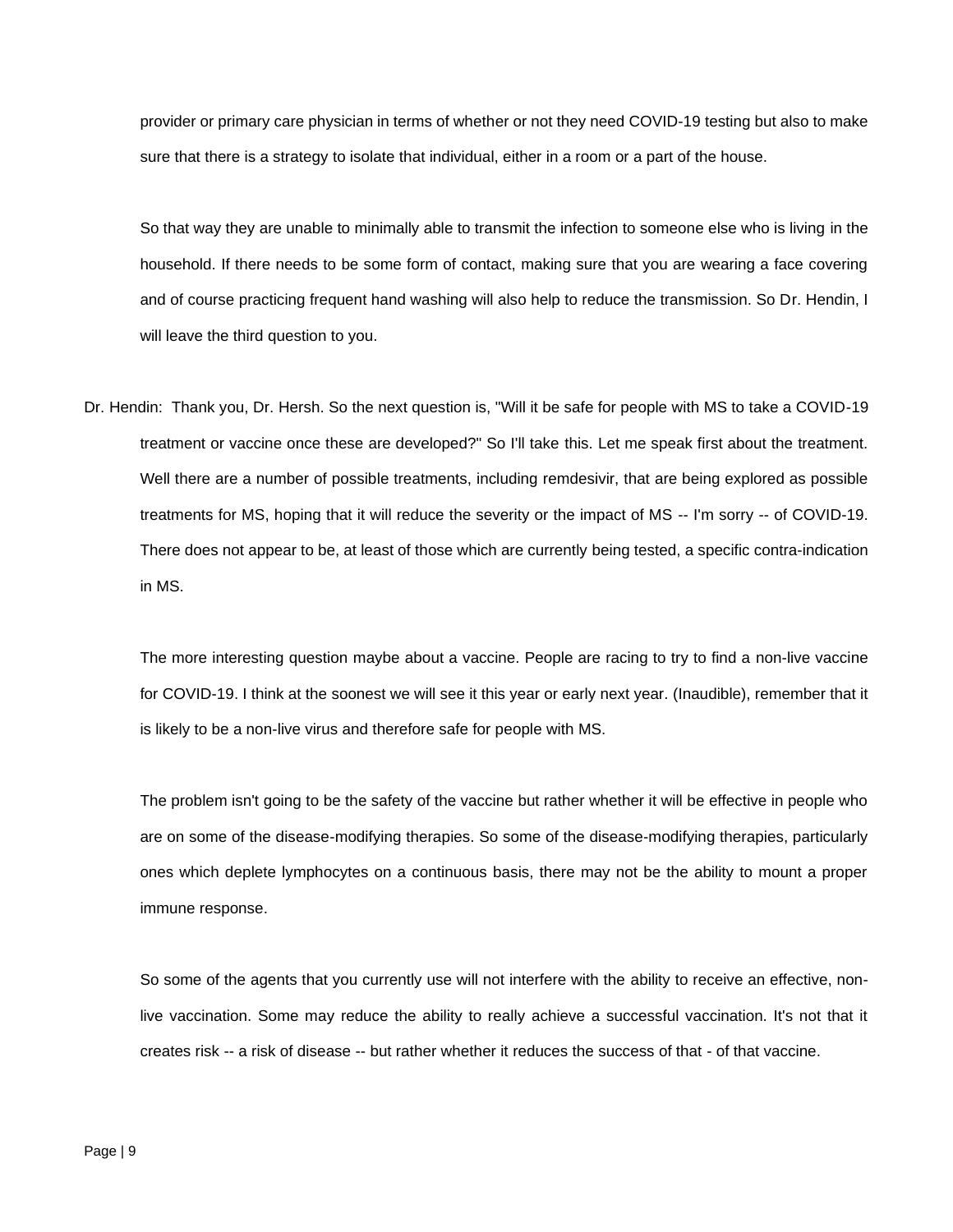So the answer will be, it will depend in part upon the agent. I think the old injectable agent -- the agents which don't deplete lymphocytes or the ones that don't deplete lymphocytes permanently or on an ongoing basis -- will allow for vaccination and probably successful vaccination. Much of this remains to be seen. Dr. Hersh?

Dr. Hersh: Thank you. So the next question is certainly a relevant question, as we are starting to enter into warmer months across the country, is whether or not we feel that COVID-19 will go away during the summer but then return again in the fall. So there have been a lot of questions that have come up whether or not COVID-19 is going to have a similar seasonal trend like the influenza virus that causes the seasonal flu.

And as we are currently seeing, it does seem that the COVID-19 does behave differently than the seasonal flu and that we anticipate that there will continue to be transmission over the summer and then maybe some peak occurrences during the fall. Now we currently don't have a good idea of whether or not we're going to see a complete lull over the summer but certainly, we are seeing in other countries that despite the warmer weather, we are still seeing outbreaks in certain communities.

So likely the virus will not quote, unquote, go away during the summer. We may see lower numbers compared to earlier during the outbreak but a lot of this may also be related to the fact that much of the country has been undergoing either lockdown orders or social distancing.

So it's questionable at this time which of these factors will really play in terms of the number of transmitted viruses over the next few months but I do expect that there will continue to be a viral transmission, even during the hotter months.

The issue with the fall is not necessarily just the advent of COVID-19 itself but in the fall we are then going to be in a situation where there's going to be our seasonal influenza and a lot of the symptoms - maybe not all symptoms, since there is quite a variety of symptoms that do occur with COVID-19 that, as Dr. Hendin has mentioned, does involve other organ systems besides the respiratory system.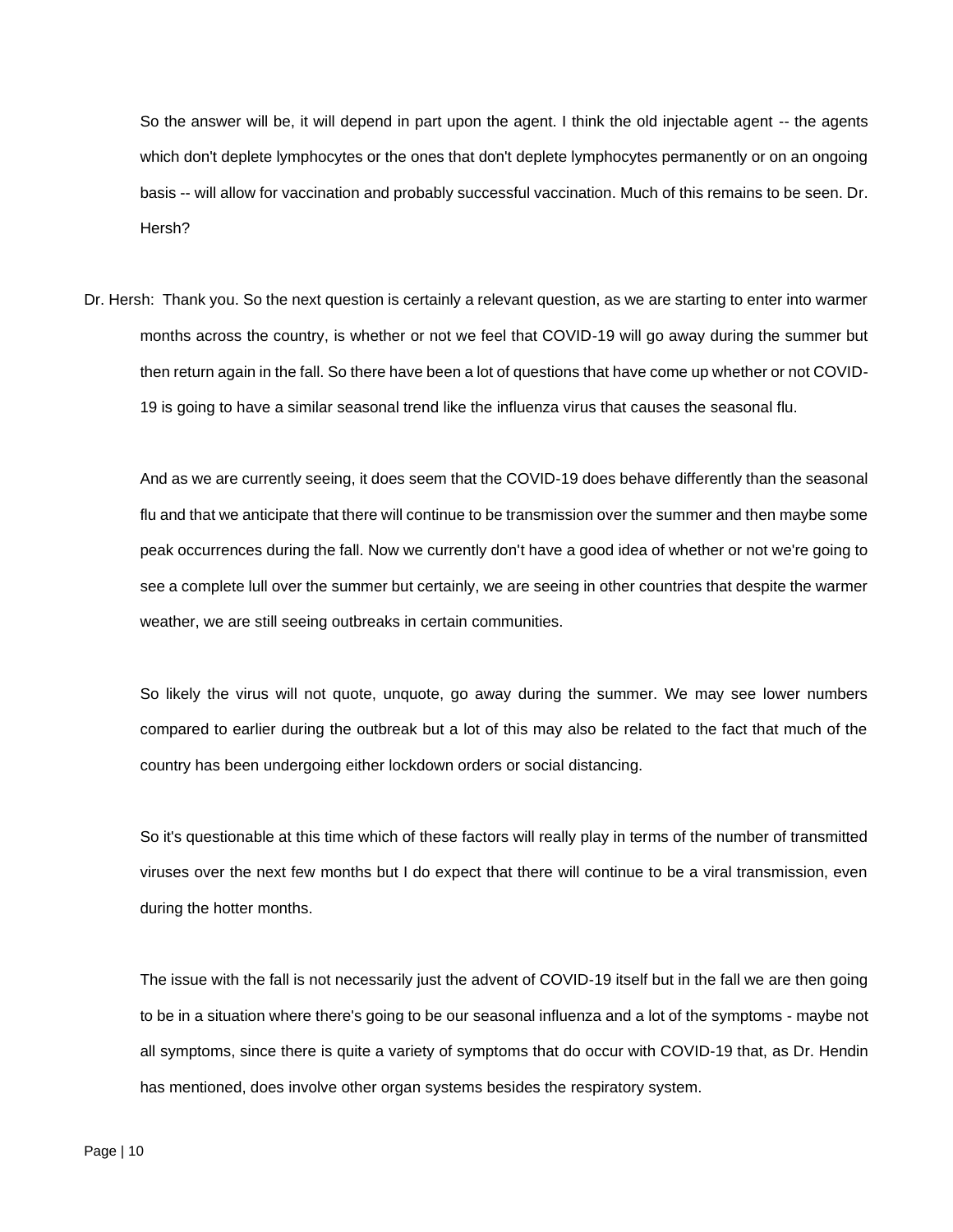But there is a lot of overlap with more common symptoms of COVID-19 and influenza and that includes fever, cough, shortness of breath and body aches and pains. And with that being said, there will be some complexity in being able to determine whether or not someone is presenting with seasonal flu versus COVID-19 and this is where testing is going to be very important.

What I would mention to not just the MS community but the entire community, that when appropriate, getting the seasonal flu vaccine will be even more important here, especially as we will likely be dealing with two different epidemics, slash pandemics, at the same time. And so it will be important to talk with your healthcare provider in terms of getting the seasonal flu vaccine.

The seasonal flu vaccine is a killed vaccine, it is not a live vaccine and it is considered safe in patients who have MS and who are treated with disease-modifying therapy. The timing in certain individuals who are on certain disease-modifying therapy such as the immunosuppressive therapies that deplete or decrease the B cells, that timing is going to be important in terms of when to get the seasonal flu vaccine.

The reason for that is because folks who are on these types of disease-modifying therapies may not be able to mount the proper immune response to a seasonal flu vaccine and maybe even a COVID-19 vaccine if they are given too close together.

And that's because of the decrease in the number of B cells that are the cells that are creating antibodies to mount the appropriate immune responses to vaccination. So these will be good times to discuss vaccines with your MS healthcare provider as we get closer to the flu season.

So I wanted to take an opportunity before we open it to questions from the live audience on some more helpful topics. You know, we're talking a lot about viruses and symptoms and illnesses but I do want to at least end the content portion of the presentation with a positive note and that has to do with health and wellness.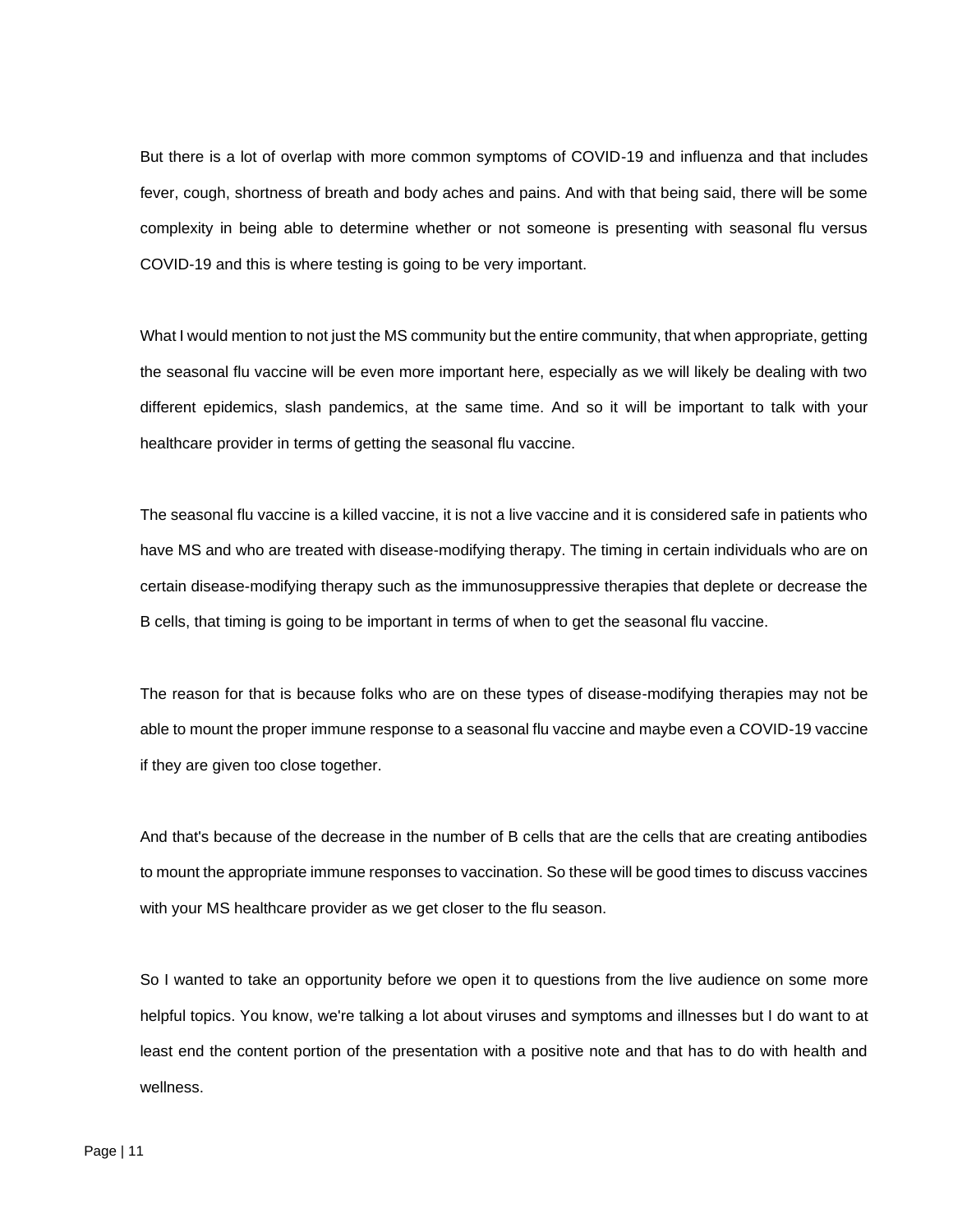And I really do preface this because health and wellness is not just something that folks with MS should be incorporating into their daily lifestyle but this really is a global way for us to stay healthy and emotionally well. And it has been the - one of the priorities of the MSAA -- and certainly folks in my practice and Dr. Hendin's practice -- on the importance of health and wellness and the complementary treatment of longterm multiple sclerosis.

And there are a lot of studies that have shown that eating well and getting adequate sleep, and exercising daily, not smoking, having appropriate Vitamin D levels, all of these have been shown to have benefits in patients that have MS in reducing the risk of disease progression and inflammatory disease.

And, you know, I would preface that especially nowadays with a global pandemic that continuing these healthy lifestyle measures are even more important. And it provides more fuel to the fire, so to speak. So, again, getting plenty of sleep, being physically active, managing stress, drinking plenty of fluids, staying well hydrated especially as it starts to get hotter and eating a nutritious, well-balanced diet certainly will be helpful in this scenario.

You know, we talk about physical health but mental health is also very important. A lot of us have been, you know, locked-in at home for weeks on end. And, you know, it certainly start to feel very isolating. So, going out and taking a walk outside, of course, while continuing to abide by the social distancing recommendations that have been put out by the CDC, you know, can certainly help with this.

It's a great way to get outside. Get fresh air, be physically active. And, it's certainly not only important for staying physically well but emotionally well in addition to that. And it's important to note that social distancing does not equal social disengagement. And fortunately, we live in a time period where we have technical advances that support virtual platforms where we can actually see our loved ones and see our family members. So virtual chats are a great way to remain connected with friends and loved ones in a safe way.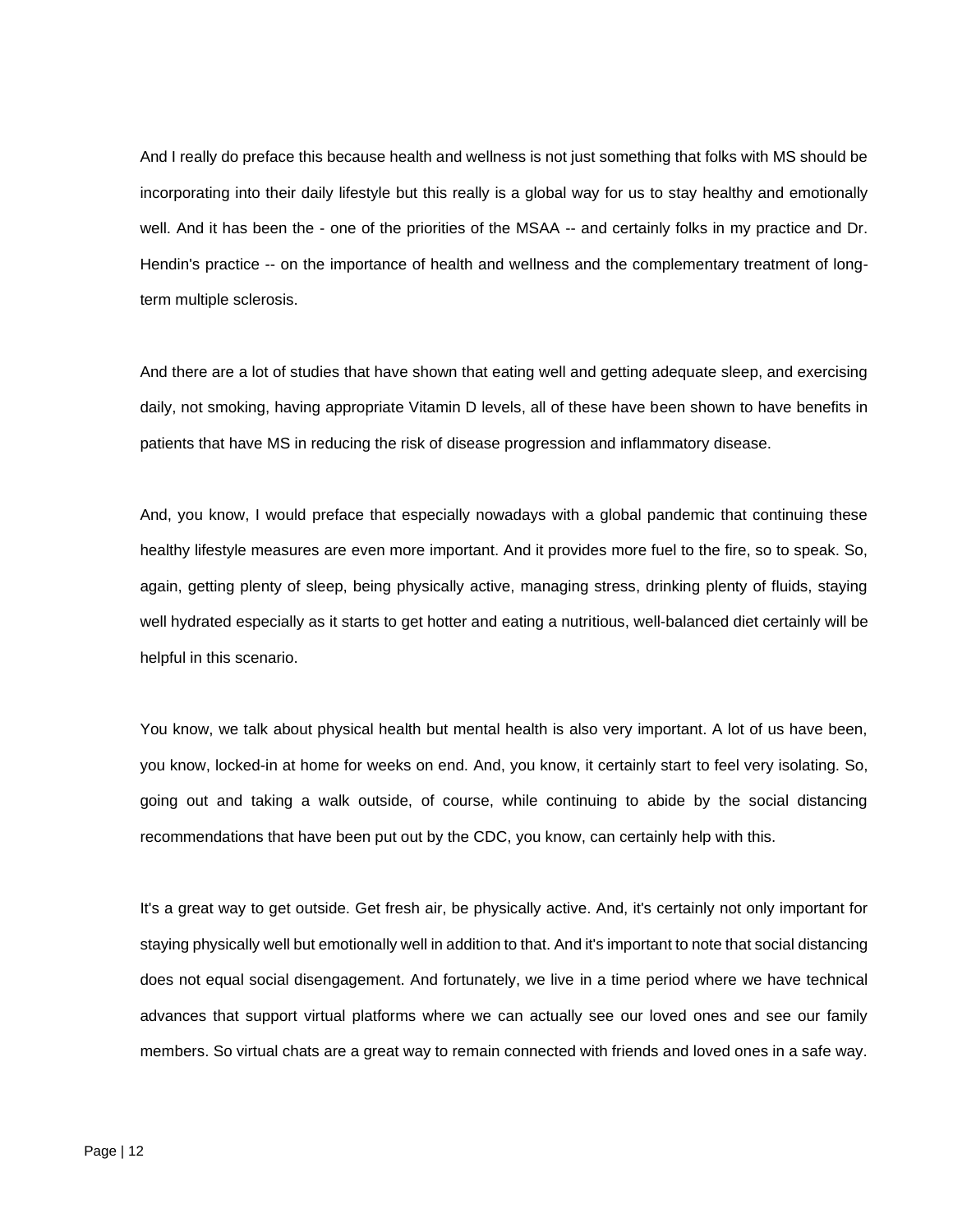I know that we all just celebrated Mother's Day weekend. And even though I could not be with my own family, we did use a virtual chat platform and it was a lot of fun. We were able to all get together and see one another during the holiday. So, I certainly recommend looking into some of these platforms if you have not already in order to remain socially engaged.

And, as I had mentioned before, mental health is extremely important. If you feel that you are struggling, especially with stress management, certain measures such as medication, guided imagery, self-reflection, deep breathing, and mindfulness have all been shown to greatly help to manage stress. And there are certainly, online materials that are available.

The MSAA has been an incredible supporter of mental health. And if there is social work or health psychology counselors who are part of your MS team, it's also important to touch base with them to see if there are any resources they can provide to you in a virtual format.

The Cleveland Clinic Lou Ruvo Center, we have an amazing social work team that has implemented virtual yoga and virtual support groups that I've heard incredible feedback on. So this is a time for us to come together, support each other, and be creative during a difficult time. And now I will hand it off to Peter for our question and answer period.

Peter Damiri: Great, thank you so much Dr. Hersh and thank you as well Dr. Hendin and excellent presentation as always and excellent to really get a lot of those frequently asked questions that we had in the past out there as well. I know a lot of people during tonight's program kind of echoed some of those questions.

So I'm glad we had the opportunity to get those answers as well. We did have quite a lot of questions that came through so that's excellent. And I'll start off by asking Dr. Hendin this question. If I were to contact COVID-19, could that cause an MS exacerbation?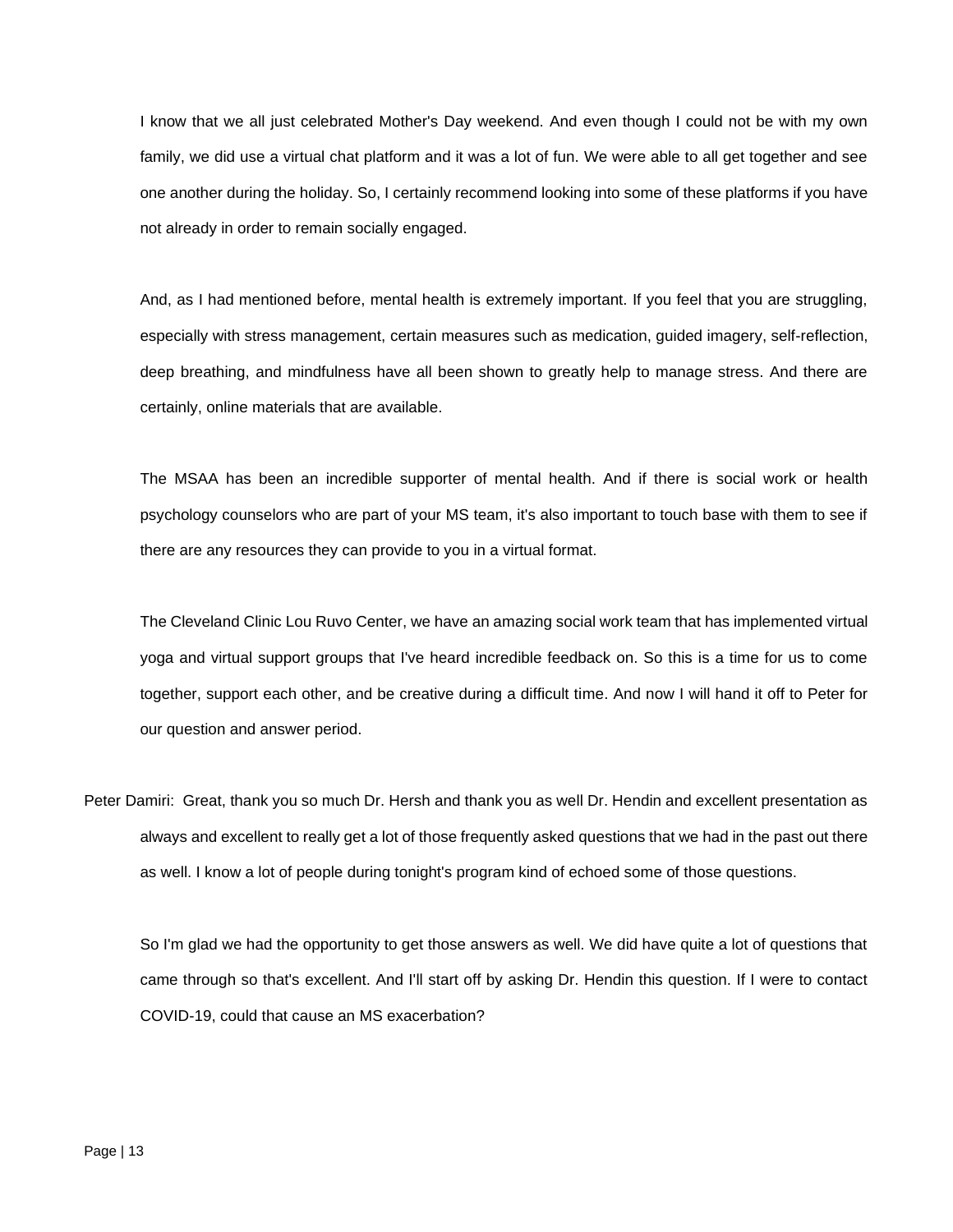Dr. Hendin: So there are two answers to that and the first is true exacerbation and the second is about pseudo exacerbation. As most of you know, if you have an illness, an infectious illness, particularly one that raises your body temperature, it may create even feign appearance as an actual exacerbation.

But it's not permanent and only exists while the fever or temperature elevation is going on. That's called a pseudo relapse and reflects increased body temperature and the worsening of MS symptoms that often accompanies overheating or fevers. So number one, pseudo exacerbations are - will be common with fever.

Number two, I suppose everybody with MS thinks frequently that when they're feeling ill in any other way, everything gets worse, I think, in a non-specific way they will feel worse. But the real question is will it or can it produce a true exacerbation or true relapse. It is still uncertain. But I will say that when you look at the literature as to what can produce an attack and that was work by Dr. William Sibley several decades ago at the University of Arizona.

The one thing that he found was productive of relapse not always but occasionally was an infectious illness. So the answer is number one, it may be able to produce a relapse though it would not be a one-to-one or a given. Number two, it would be likely if there was a fever to produce worsening of symptoms or a pseudo relapse. Thank you.

- Peter Damiri: Great thank you for that. Next question for Dr. Hersh and there was actually a number of questions specifically on Vitamin D but this one also combined another question. So you can discuss the effect of blood thinners and Vitamin D on COVID-19?
- Dr. Hersh: Yes, you know, we were actually expecting this question so, you know, thank you to who asked this. You know, just recently there have been some reports and media attention on the potential benefits of Vitamin D supplementation in possibly preventing or maybe even treating COVID-19. So right now, while there have been some studies that have been reporting a possible relationship, a possible benefit, there's still a lot of speculation in regards to causality of whether or not Vitamin D, itself, is truly beneficial.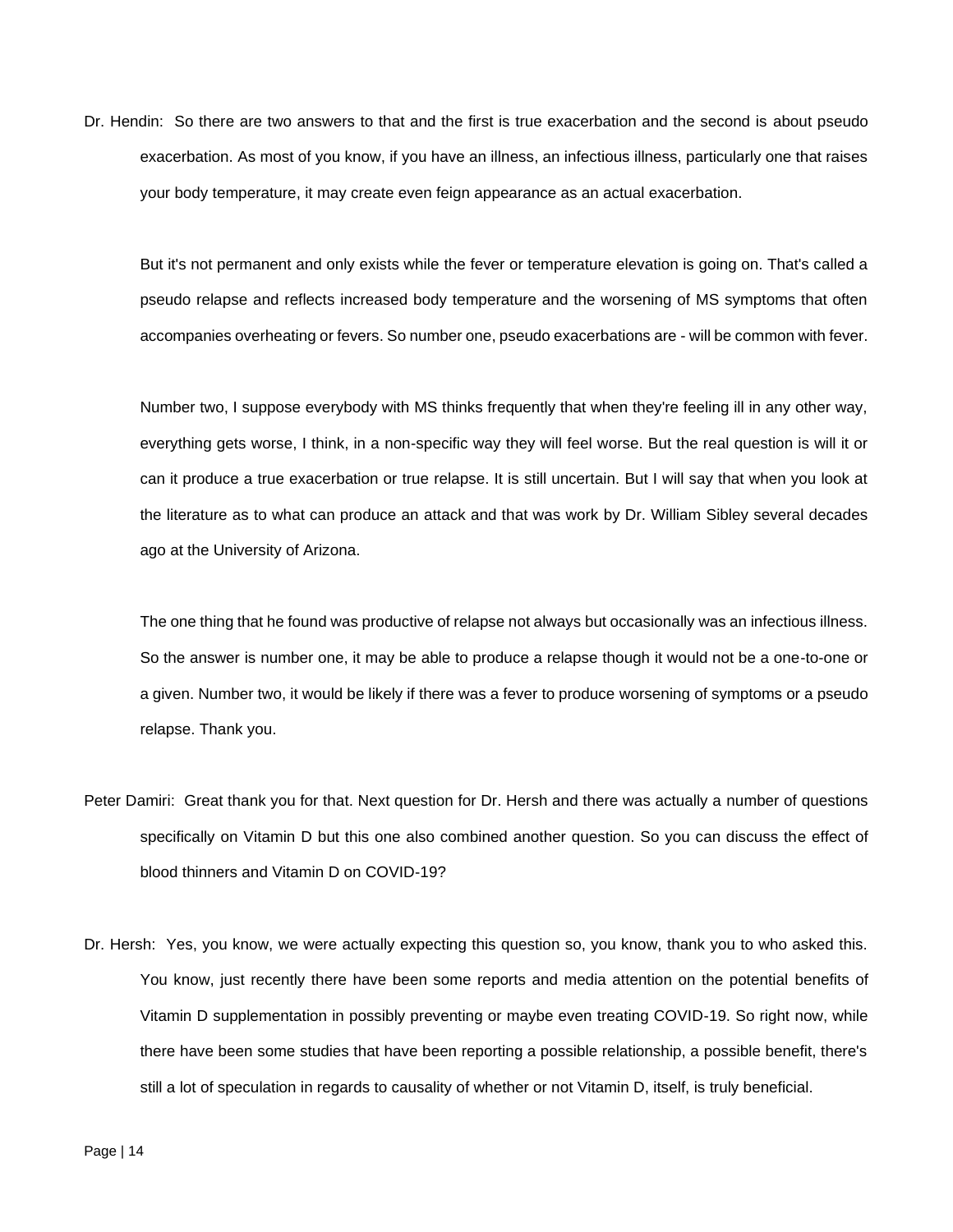Any time that we are studying a particular intervention, a drug, or a vitamin, or some other nonpharmaceutical intervention, the strength of the conclusions really does depend on the robustness of the study. How well was it conducted? Was it a randomized controlled trial? Was there a control group that either got nothing or an active comparator? Was there a decent sample size?

And currently the studies that have been reporting any potential benefit of Vitamin D there have been some questions on methodology. So I would say that there are no evidence-based studies to truly suggest that there is a direct benefit of Vitamin D on COVID-19.

However, Vitamin D supplementation generally speaking, not even just in the MS community but in all folks, we do see benefits in a number of other ways. So, you know, continuing Vitamin D supplementation or starting Vitamin D supplementation certainly with the assistance and the management of a primary care provider or an MS clinician, you know, would be recommended just for general health.

The question in terms of blood thinners, so this is coming from the fact we're now seeing that folks who become infected with COVID-19 may start to present with vascular symptoms as well as including an increased propensity to clotting which is one of the reasons why folks are developing what we call COVID toes. Essentially this is small clouts that are forming in small arteries that are leading to vascular issues.

There have also been some cases of stroke and increased clotting in other parts of the body as well. It's not to say that everyone should start a blood thinner because there are some consequences of being on a long-term blood thinner as well. But aspirin as a potential treatment for folks who have COVID-19 who have truly tested positive and there is evidence of clotting, this is something that a blood thinner will be considered for use. Again, under the management of a healthcare provider.

Peter Damiri: Excellent, thank you so much for that. I know there's been a lot of discussion about safety precautions, and wearing masks, and social distancing. But in terms of wearing masks and as the country is moving into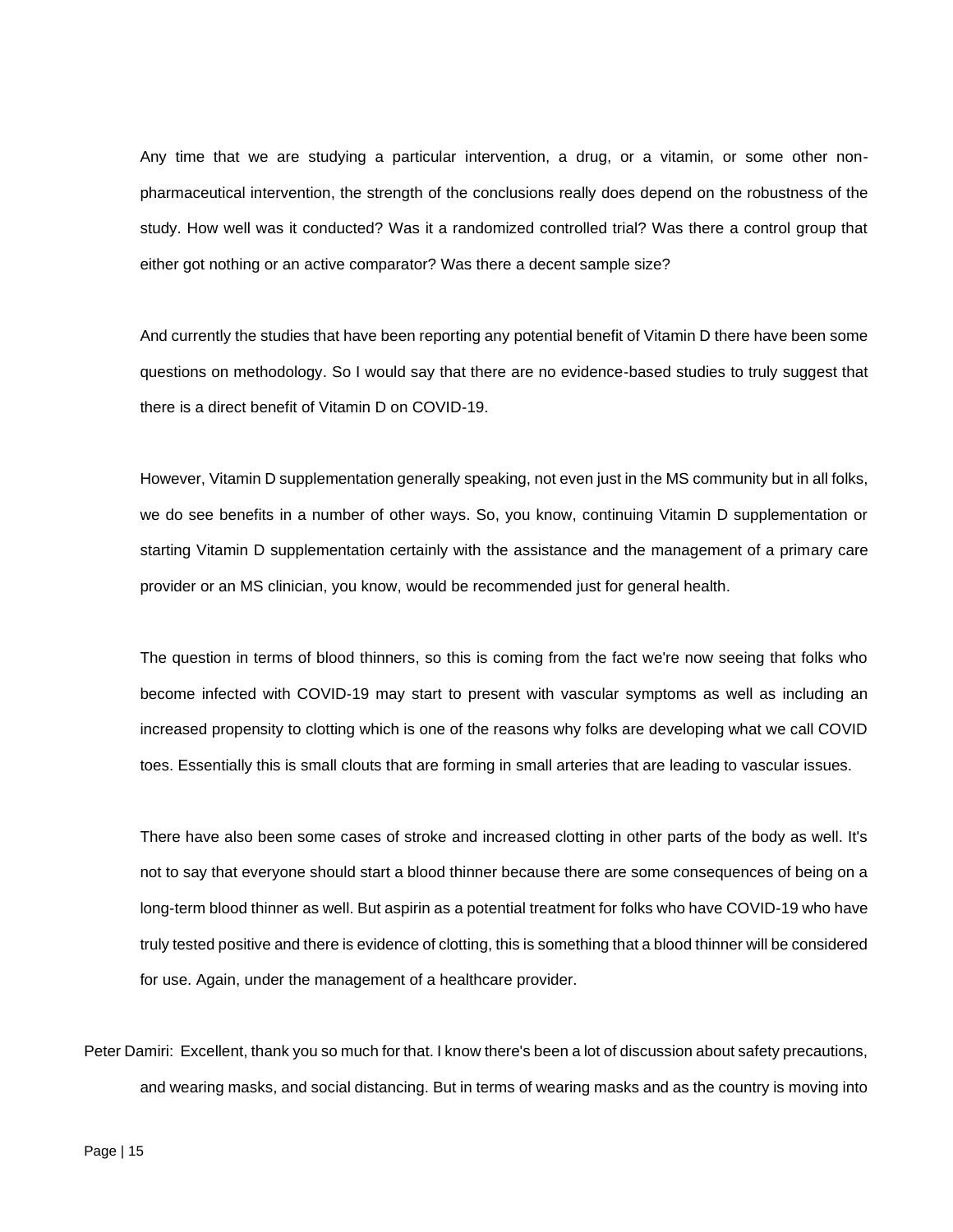late spring and early summer, obviously heat is a concern for people with MS and MSAA does have our cooling programs to try to help with this. But this question came in about what about increased body heat due to mask and glove use for protection against COVID and increase towards a relapse. I pose that to Dr. Hendin.

Dr. Hendin: Sure. So, gloves and masks are going to create a certain level of discomfort. But neither will markedly increase body temperature. And therefore it would be unlikely that they would increase the chance of a pseudo relapse. On the other hand, a lot of people are just uncomfortable with wearing the masks and gloves.

There had been real questions as to whether the gloves are actually very protective. And I think the advice has been more toward really careful handwashing than the use of gloves and wiping down surfaces. Masks, as we're using them right now, tend to be more for the protection of others. There are high-grade masks that really do reduce the likelihood of getting the virus ourselves.

But most of the masks and facial covering that we're using, we're really using as a way of protecting others if we cough, if we sneeze. If we have non-symptomatic or asymptomatic COVID-19 before symptoms have developed to protect others from those catching the virus from our exhalations. So the answer really in the simplest way is Number one, masks and gloves will probably not produce either relapse or pseudo relapse. But rather are a form of really community solidarity and protecting others.

Peter, I wanted to go back to what you said and that is during summer, I always think of the programs that MSAA has. MSAA has from its beginnings is a very patient-focused, community-focused organization. And one of the examples is the provision of cooling vests, cooling scarves, cooling hats to people with MS. Don't lose track of the fact that though it's summer, we still can mitigate the heat.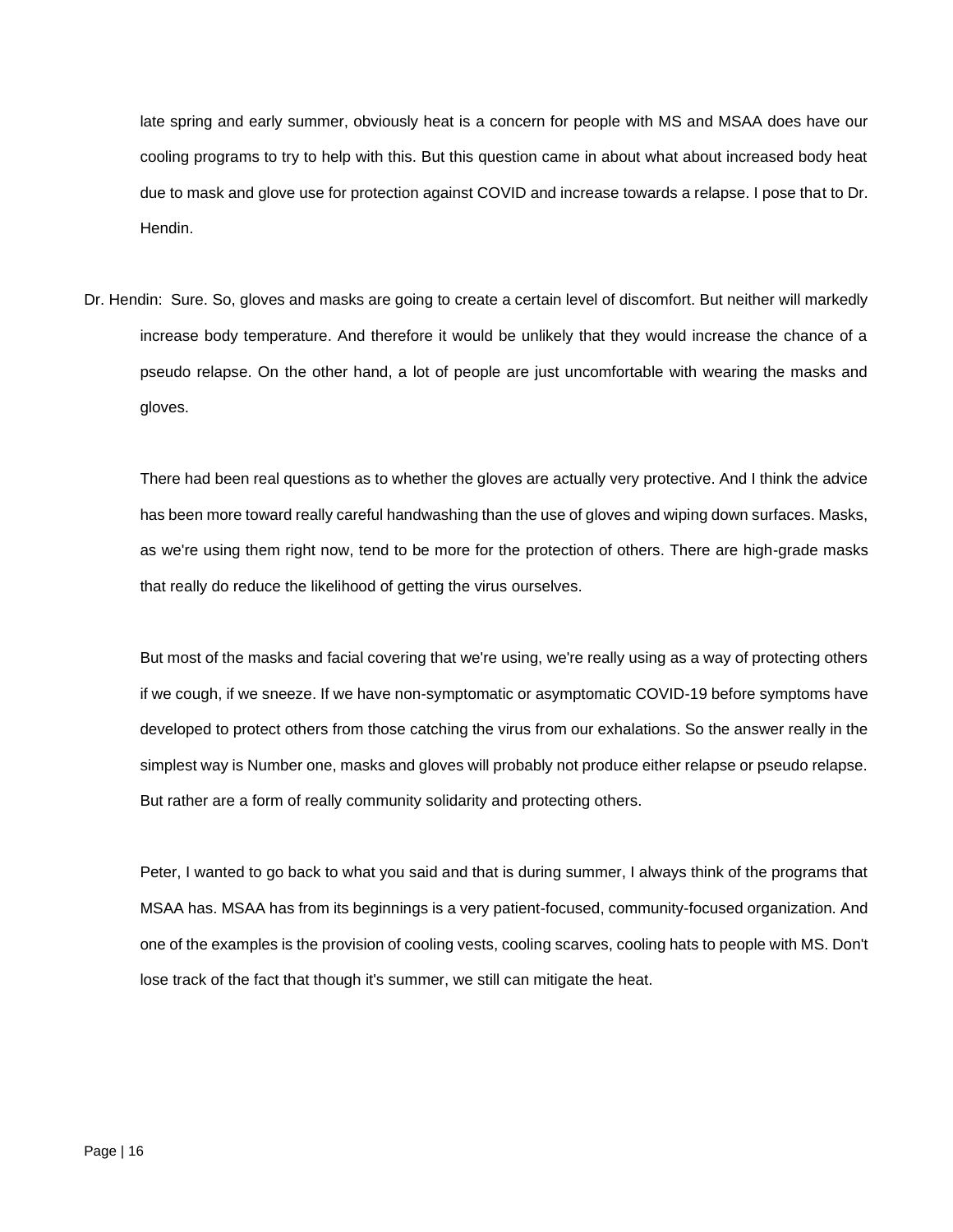- Peter Damiri: Great, well thank you for that. Yes, and people certainly go to our website at mymsaa.org and learn more. And we have an online application process as well. Next question for Dr. Hersh. Since there are carriers without signs or symptoms, how effective is taking temperature before entering a building?
- Dr. Hersh: That's another excellent question. So, yes, if folks are pre-symptomatic or asymptomatic, checking for a fever is not going to be the only checkmark. It's a checkmark in a list of precautions that folks are taking especially with opening businesses including healthcare buildings.

So in addition to taking folks' temperatures which is just one of the safety measures and precautions that folks are taking, other potential safety precautions include a list of questions in terms of any known COVID-19 exposures. If there's been anyone sick in their home. Has there been any recent travel outside of that location on an airplane? And there's certainly a list of questions that can be asked to try to screen for any possibility of transmission.

But that's not to say that this then alleviates the need to social distance, engage in frequent hand washing and wearing a facial covering to protect others from potential transmission in someone who is asymptomatic. Those things are still important as well. So I'd say that a temperature check is a checkmark in the list of precautions but it's not the only checkmark.

- Peter Damiri: Very good. Yes, certainly a lot of coverage on that in the news as well. Next question for Dr. Hendin. If you have hypertension that is controlled by medication and you have MS, will your chances of getting COVID-19 increase?
- Dr. Hendin: The focus to date has been on people with uncontrolled comorbidities. So, for me the greatest factor in terms of outcome actually is age. The risks increase significantly probably about 5% as you go past age 60, probably 10% as you go past age 70, 15% as you go past 80. So age is the primary risk fact.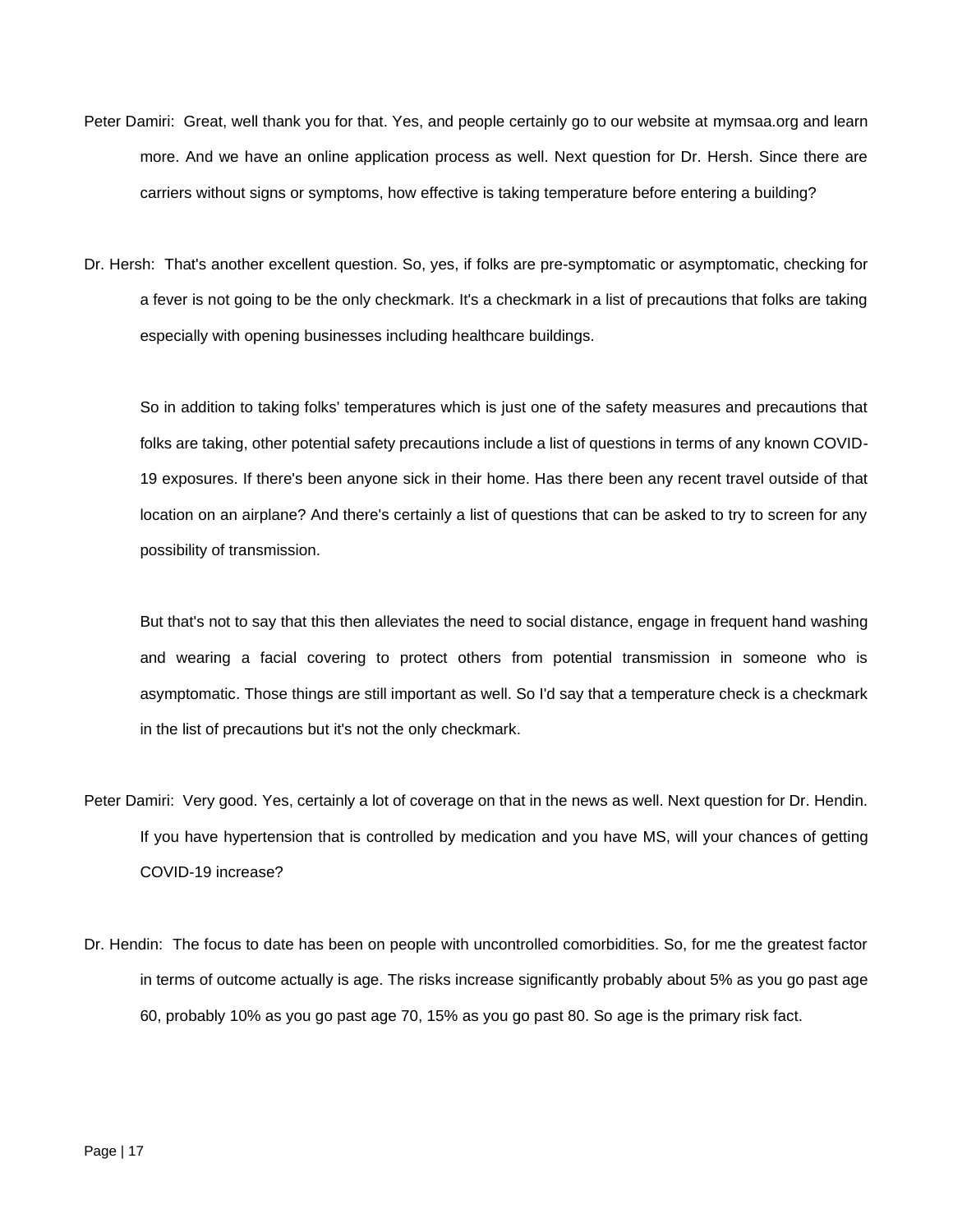But, comorbidity has also become associated with age primarily uncontrolled. So uncontrolled hypertension, uncontrolled diabetes, uncontrolled obesity, uncontrolled cardiorespiratory disease. My guess is there may be a slight uptick in risk even with modestly or moderately controlled illness.

But the real risk factor has not been the entity but rather the poorly controlled entity. All the more reason for me to say there's a concept of kind of pre-habilitation, not rehabilitation but pre-habilitation. What would we do if we were in a pandemic to reduce the chance that if we got COVID-19 that it would be severe?

The answer is we'd start to pay attention to our weight and get it down to a proportionate amount. We'd eat healthy as Dr. Hersh discussed. We'd start to exercise even at home. We'd stop smoking and I'd repeat we'd stop smoking. And then we would try to take care of our mental health.

You can't help having diabetes, but you can try to get it under better control by diet and medications. The same with hypertension, the same with chronic respiratory or cardiac illness. It's a long answer but my point is controlled disease wouldn't produce the same kind of problem as uncontrolled comorbidity. And those are things that we can actually affect ourselves a lot.

- Peter Damiri: Very good, thank you. Next question is for Dr. Hersh. And this one's a little tricky. I guess the general sense of the question is wondering since MS medications are produced not only in the United States but around the world and obviously this is a worldwide pandemic with other countries also being shut down and locked down and production issues. Is there any foreseeable shortage of DMTs arriving in the US for MS patients?
- Dr. Hersh: I will answer this very quickly and shortly. As far as I'm aware, I have not heard of any disease-modifying therapy shortages.
- Peter Damiri: Great, thank you so much. Next question for Dr. Hendin. If you do have COVID-19, is it safe to take ibuprofen or should I take Tylenol?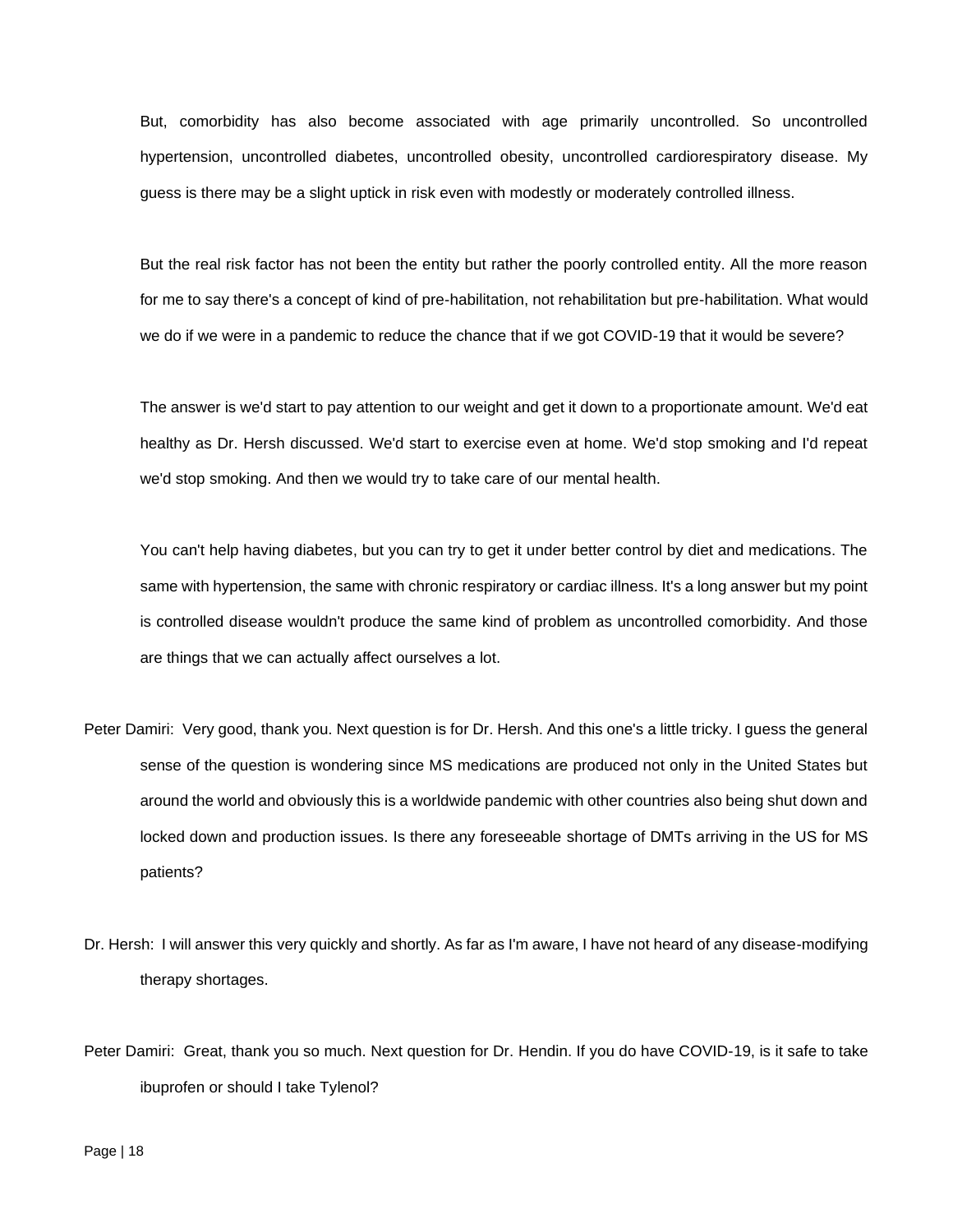- Dr. Hendin: There was a report and we'll call it anecdotal which is to say not scientifically based that perhaps nonsteroid anti-inflammatories like ibuprofen might be associated with poorer results in COVID-19. But that has not been borne out. So I would say that it was as I've heard it, it's not based on rigorous scientific evidence. So that I would not advise against using a non-steroid anti-inflammatory. And on the other hand, if a person is worried, there's always Tylenol.
- Peter Damiri: Excellent. And one last question for the evening before we get into our wrap-up and this will be to Dr. Hersh. There were a number of questions about different people's situations whether they feel safe going back to work. Some were working in pharmacies and other healthcare professions, possibly being exposed to patients who have COVID-19. And I know at times we have talked about, you know, taking all the necessary precautions. But just if you just touch again on especially if people are going into areas where they're going to be possibly exposed to people with the virus.
- Dr. Hersh: Sure. No these are certainly highly relevant questions. And, you know, I thank everyone for they're highly feeling questions. These have been excellent and certainly relevant especially to my practice. You know, we answer these questions to the best of our ability all day long. And I'm certain that Dr. Hendin has been doing the same.

You know, it's a tricky situation. You know, especially when we are, you know, talking about individuals who have MS and they are healthcare providers as well. And it's the internal debate in their minds in terms of well, you know, I'm a healthcare provider and I want to help the public. But, you know, I'm also an individual who has a current condition on a medicine that may or may not increase my susceptibility and I'm scared. And I certainly don't want to put myself and my family at risk.

So these are internal debates that, you know, certainly our patients struggle with. And to the best of our ability, we try to help them along. I do want to preface this by saying that, you know, to date we do not have any firm evidence that MS increases the susceptibility of acquiring COVID-19 nor is there any sufficient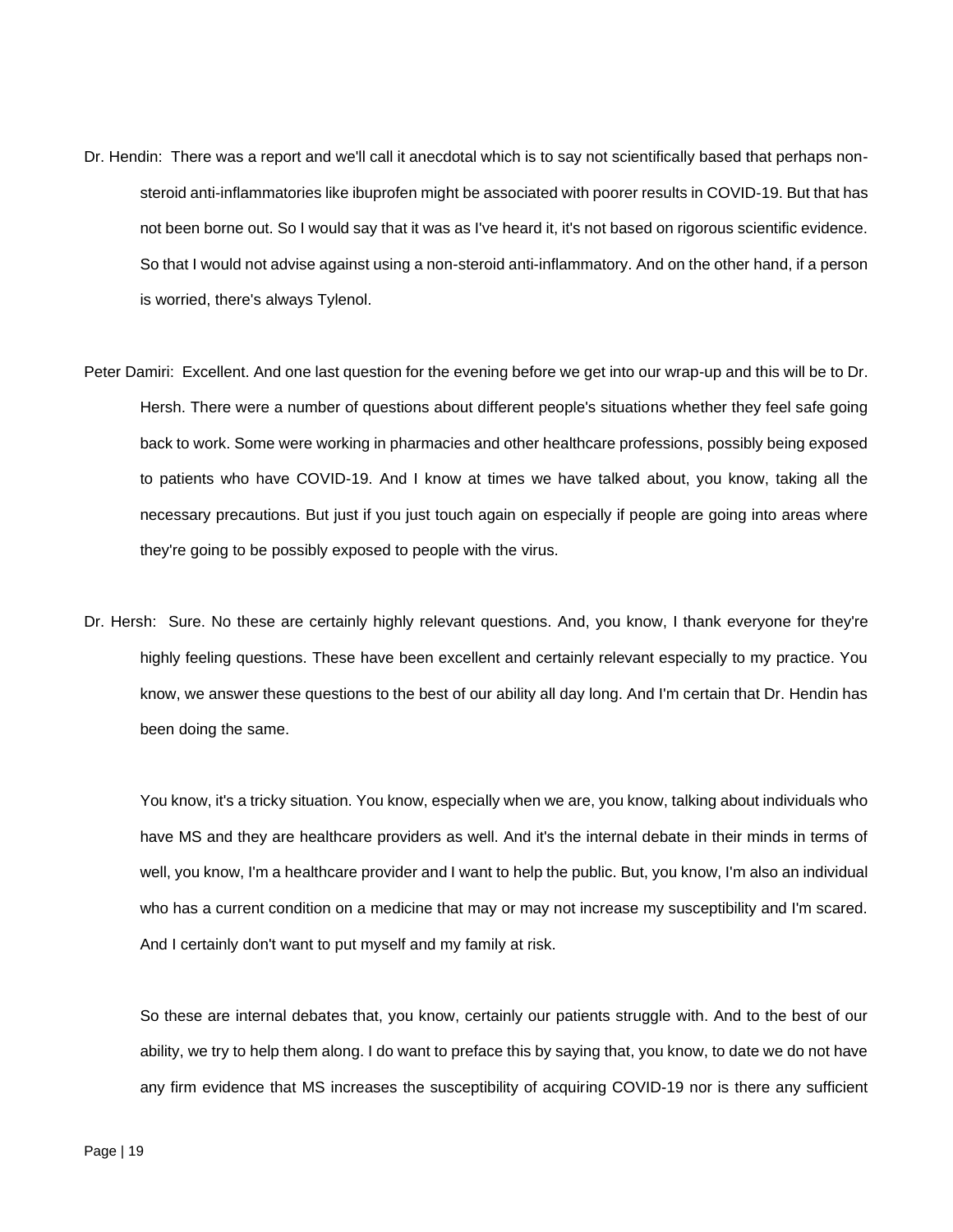evidence showing that a particular disease-modifying therapy increases the susceptibility to getting the virus or the severity or mortality of COVID-19.

So right now, we really don't have any sufficient data to suggest that any of our disease-modifying therapies, immunomodulatory especially, are going to be potentially harmful. Some of the immunosuppressive therapies such as alemtuzumab otherwise known as Lemtrada or hematopoietic stem cell therapies, those are a little trickier and do require some more individualized counseling on the part of the healthcare provider. But other than those, we are not seeing any direct relationship with the potential susceptibility or severity of COVID-19. So I do want to preface that as some reassurance to our listeners.

In terms of returning back to work if they have not been at work and they're concerned about potential exposure to someone who has COVID-19, you know, again, I can't preface this enough, it really is going to be practicing the CDC recommendations, social distancing when you can.

If you are a healthcare provider and you are on the frontline or, even maybe on the second lines and there's a potential risk of exposure, wearing a facial mask is going to be important. Frequent hand washing, those are certainly things that can be done to help try to reduce transmission and spread.

If there is a more concern that goes beyond that, there is always the capability of speaking to human resources about any work accommodations that can be made. You know, maybe a working a little less directly with certain patient populations. And, of course, keeping in mind that when you come home, remove your work clothes. Maybe put them in a bag outside of the home. Come home, take a shower, change into clothes that are not work clothes to try to decrease the transmission to other folks who are living in the household.

But we certainly do appreciate, you know, the concern and the fear that is out there. And we really are trying to help support and accommodate our patients as much as possible. But, yes, just to understand